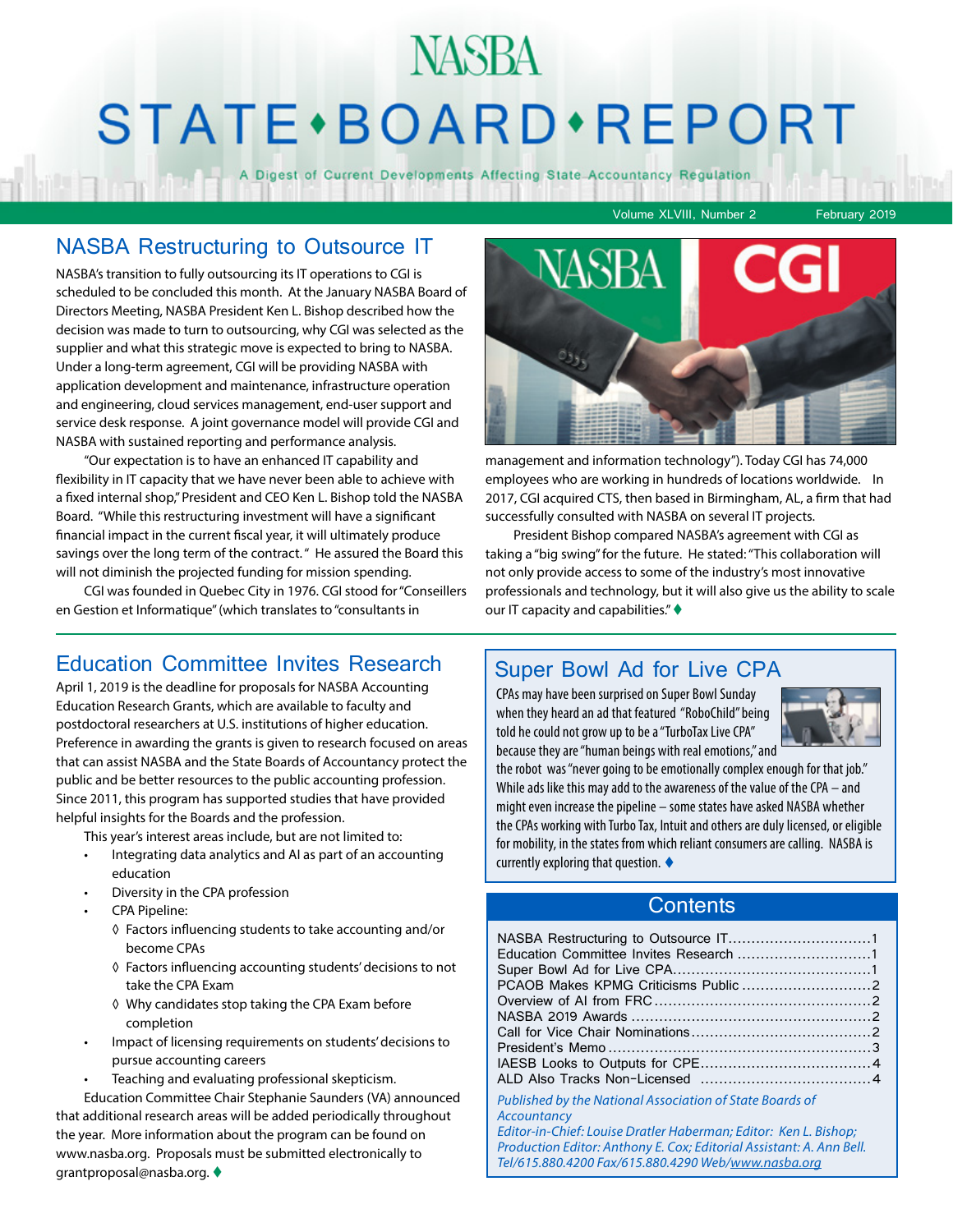### <span id="page-1-0"></span>PCAOB Makes KPMG Criticisms Public

The Public Company Accounting Oversight Board has made public portions of its inspection report of KPMG LLP based on its determination that the firm failed to address certain criticisms contained in the PCAOB's October 15, 2015 and November 9, 2016 inspection reports on the firm. Those portions can now be viewed within the public versions of the reports on the PCAOB's website.

On January 25, the PCAOB release stated: "The quality control remediation process is central to the Board's efforts to oversee firms' efforts to improve quality of their audits and thereby better protect investors. The Board therefore takes Β

very seriously the importance of firms making Public Company Accounting Oversight Board <br>Sufficient progress on quality control issues

identified in an inspection report in the 12 months following the report… Any Board judgment that results in later public disclosure is a judgment about whether a firm has made sufficient effort and progress to address the particular criticisms articulated in the report on that firm in the 12 months immediately following the report date."

In a statement from KPMG accompanying the PCAOB's release, the firm points out: "Notably, during a significant portion of the applicable periods, remediation efforts were being led by individuals who engaged in conduct that undermined the integrity of the regulatory process through their inappropriate use of PCAOB confidential information." That was when one of KPMG's employees who had previously worked for the PCAOB had received leaked advance information on which engagements would be inspected by the PCAOB (see *sbr 5/17*).

The firm reports that in the last 18 months they believe they have made significant changes to their audit leadership team, enhanced their overall governance process and undertook an enterprise-wide culture assessment. Among the steps they have taken their statement mentions: "We have initiated a project to more clearly delineate core competencies by organizational level. Our training curriculum and promotional processes will align directly to this core competency framework."  $\blacklozenge$ 

#### Overview of AI from FRC

Robo-accounting technical advisors might be showing up by 2034, a new report from the Financial Reporting Council's Financial Reporting Lab projects. The January 2019 report entitled "Artificial Intelligence and Corporate Reporting: How Does it Measure Up?" explains, "If [accounting] standards themselves were made machine readable, ML [machine learning] and NLP [natural language processing] could be used to understand, then generate, interpretations of unique situations based on historic practice and underlying frameworks, and provide the preparers of the future with a robo-accounting technical advisor." However, the report also notes there are already applications of AI (artificial intelligence) that structure data, but not applications of AI that make judgements. The LAB team says: "Many of the areas where there might be value in AI making judgement are areas where society values oversight and ownership by a human who can be called into account. Therefore, there is a need for AI to build trust before it can be applied to true

judgement. It is perhaps only when this trust in AI exists that the transformative power of AI will be felt."

Trust is frequently mentioned in the report as a key determinant of how AI will be applied by an organization, determining the level of overall judgement devolved to AI: "Many of those who are implementing AI in search of efficiency are focusing on specific elements or processes that are easy to automate and are compatible with the current control framework. However, given the overall capacity of AI, wholesale redesign of the entire end-to-end finance process may ultimately lead to the most effective outcomes," the report states. They predict over the next 5-10 years the use of AI is likely to increase further as off-the-shelf AI building blocks become available to smaller companies. However, using AI to create annual reports would only happen "once management are comfortable and trust the technology."

The need for bringing those with AI skills into corporate governance and regulation is underscored in the paper.  $\blacklozenge$ 

#### NASBA 2019 Awards



**Ted Lodden**

As the new year begins, State Board members and staff are being asked by Awards Committee Chair Telford A. Lodden (IA) to start thinking about whom they would like to select as the recipients of this year's awards for:

**William H. Van Rensselaer Award** – Since 1988, recipients of this award are individuals who have earned recognition through their contributions in

the development of a new program or improvement of a current program for Boards of Accountancy, or who influenced passage of rules or statutes.

**NASBA Distinguished Service Award** – Since 1999, recipients of this award are individuals who have demonstrated unswerving commitment and dedication to enhancing the mission of the National Association of State Boards of Accountancy.

**Lorraine P. Sachs Standard of Excellence Award** – Since 2008, recipients of this award are State Board executive staff leaders who have shown excellence in regulating and made a positive impact on the accounting profession.

The 2019 Call for Nominations will be open March 26 – June

28. Board of Accountancy members are encouraged to submit a nomination(s), including an explanation of why this person(s) should receive NASBA's highest honors, using the online nomination form, which can be found at https://nasba.org/mc/nasba-annual-awards/. Please direct questions regarding the awards process to Awards Committee Liaison and Communications Manager, Cassandra Gray, at cgray@nasba.org.  $\blacklozenge$ 

#### Call for Vice Chair Nominations

NASBA Nominating Committee Chair Theodore W. Long, Jr., is asking all those interested in serving as NASBA Vice Chair 2019-2020 to please submit their resume by April 16, 2019 to him at NASBA, 150 Fourth Avenue – Suite 700, Nashville, TN 37219-2417 or e-mail aholt@nasba.org. To be eligible, an individual must have served on the NASBA Board of Directors for a minimum of two

idadə rahamalar



**Ted Long**

years. Questions about the process should be directed to Assistant to the President Anita Holt (615)880-4202. ♦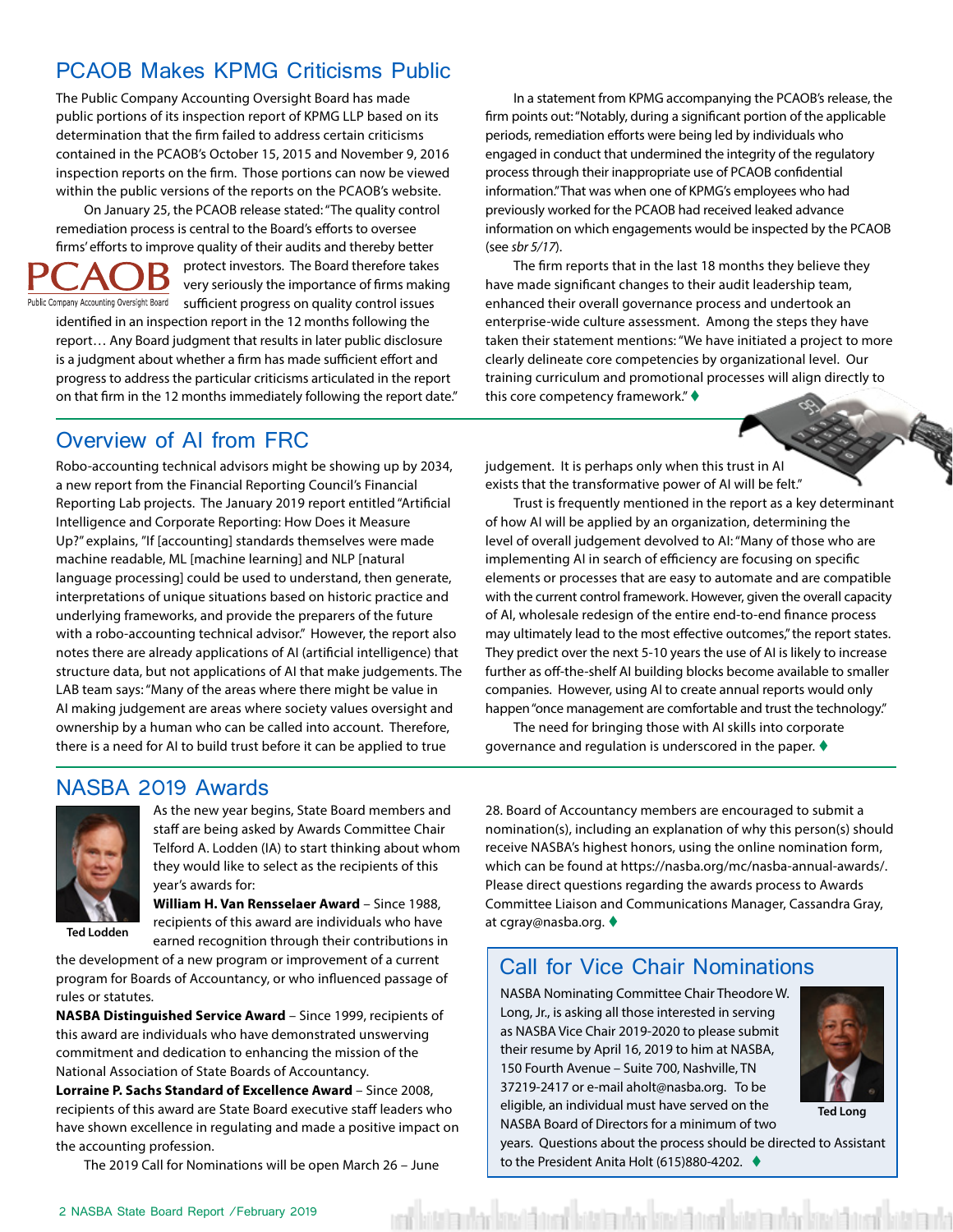# PRESIDENT'S MEMO

## **This Threat is Real**

For the past few years we have been discussing the threat of anti-regulatory legislation. In some ways we have been challenged in how best to monitor and respond to this threat, as many of us concur that there are obvious cases where the requirement for licensure has been abused. In the beginning of mandated regulation only a few professions were covered, including medical doctors, dentists, architects and, for well over 100 years, Certified Public Accountants. Now, with the proliferation of regulation, some states require licenses for 50 or more service providers, of which few would be described as "professionals," including hair braiders, parking lot attendants and private investigators. Our position is not broad support of regulation, but we support the importance of regulation of professions on which the public relies.

NASBA, working closely with AICPA, State Boards and State Societies, has been successful in warding off bad legislation for years. However, there has been a significant shift in the tactics, legislative approach and, indeed, momentum of the anti-regulation movement. In January, HB 2697 was introduced in the West Virginia House of Representatives that would allow any non-licensed individual to enter into a "non-licensed disclosure" agreement with a potential client, allowing a non-CPA to provide a service for which the state otherwise requires an occupational license. I am sure someone like Bernie Madoff would have gladly signed such an agreement with a non-CPA. The



**Ken L. Bishop President & CEO**

point is, the reliance on the work of a CPA is often not limited to the "client," but extends to investors, banks, acquirers of businesses and the public in general.

Folks, I sincerely believe this is not a battle we can lose. We have all seen the claims of expertise and value of others providing nonrestricted services that CPAs provide for the public, and the continual promotion of misleading and confusing titles that claim to match or surpass the abilities of a CPA. Can you imagine the misleading advertising and false arguments that will be developed in West Virginia if that Bill does not exempt CPAs. HB 2697 opens the door to consumer confusion as it permits the unlicensed person to "list the private trade organizations to which the unlicensed person belongs and any titles or credentials the unlicensed person earned from those organizations" on the disclosure agreement. To the states that have not yet seen such legislation, know that if a single state passes a permissive bill, the tactics used will spread across the country. Similar legislation has been filed in Indiana, HB 1271.

NASBA recently sent the following talking points to West Virginia CPAs:

"The expertise Certified Public Accountants achieve through licensure – education, testing and experience – is the very thing that makes it possible for the public to rely on them. The attest services provided by CPAs are an integral part of creating trust in the financial system – not just in the critically important capital markets – but also in financial, banking and credit transactions where financial statements are relied upon every day by banks, insurance companies, investment funds, governments, private individuals, equipment and inventory suppliers and other grantors of capital credit. Additionally, the income tax and broad array of advisory services provided by CPAs have a tremendous impact on the state's economic health and its citizens in terms of the state's GDP and tax collection.

"Thus, the public has a vital interest in the competence of CPAs and their adherence to statutes and rules, code of professional conduct and standards of practice. The most egregious examples of malfeasance or malpractice nearly always stem from the violation, or ignorance, of professional standards or ethics. To allow a non-licensee to contract with a consumer to provide such services could easily impact financial markets, the economy and the public's financial wellbeing that the West Virginia government represents. Professional licensure provides the proper oversight needed to ensure life savings aren't lost!"



#### It would be good for all Boards to keep these points close by and ready!

I sincerely believe that most legislators and Governors are not trying to create harm to the public. Certainly the proliferation of unnecessary regulation should be considered. Newly elected Florida Governor Ron DeSantis recently tweeted a message that told Florida licensing boards that they need to "open the gates to allow more people into their profession." I have had the opportunity to meet and speak with Mr. DeSantis in the past, and I know that he is not suggesting that non-qualified people should be able to practice medicine, design bridges or prepare audits. However, I also know that some will try and use his words to promote damaging legislative change. NASBA completely concurs with the need to consider any obstacles that might keep underprivileged, minorities, military, disabled and other talented people from entering this great profession. That is much different than allowing non-qualified individuals to do public harm.

To every single State Board of Accountancy member: Your primary responsibility is protecting the public. This threat may be the most critical challenge you will face as a Board member. You are not alone. NASBA, through our Legislative and Government Affairs Director John Johnson, our Vice President of State Board Relations Dan Dustin and our team of legal and communication resources, will be there for you. I hope each of you had the opportunity to read the most recent issue of *Legislative E-news* for additional information on this important topic.

Most of you know that I am not one to cry "Wolf!" prematurely: This threat is real!

*Semper ad meliora (Always toward better things).*

Jen L. Bohop

*— Ken L. Bishop President & CEO*